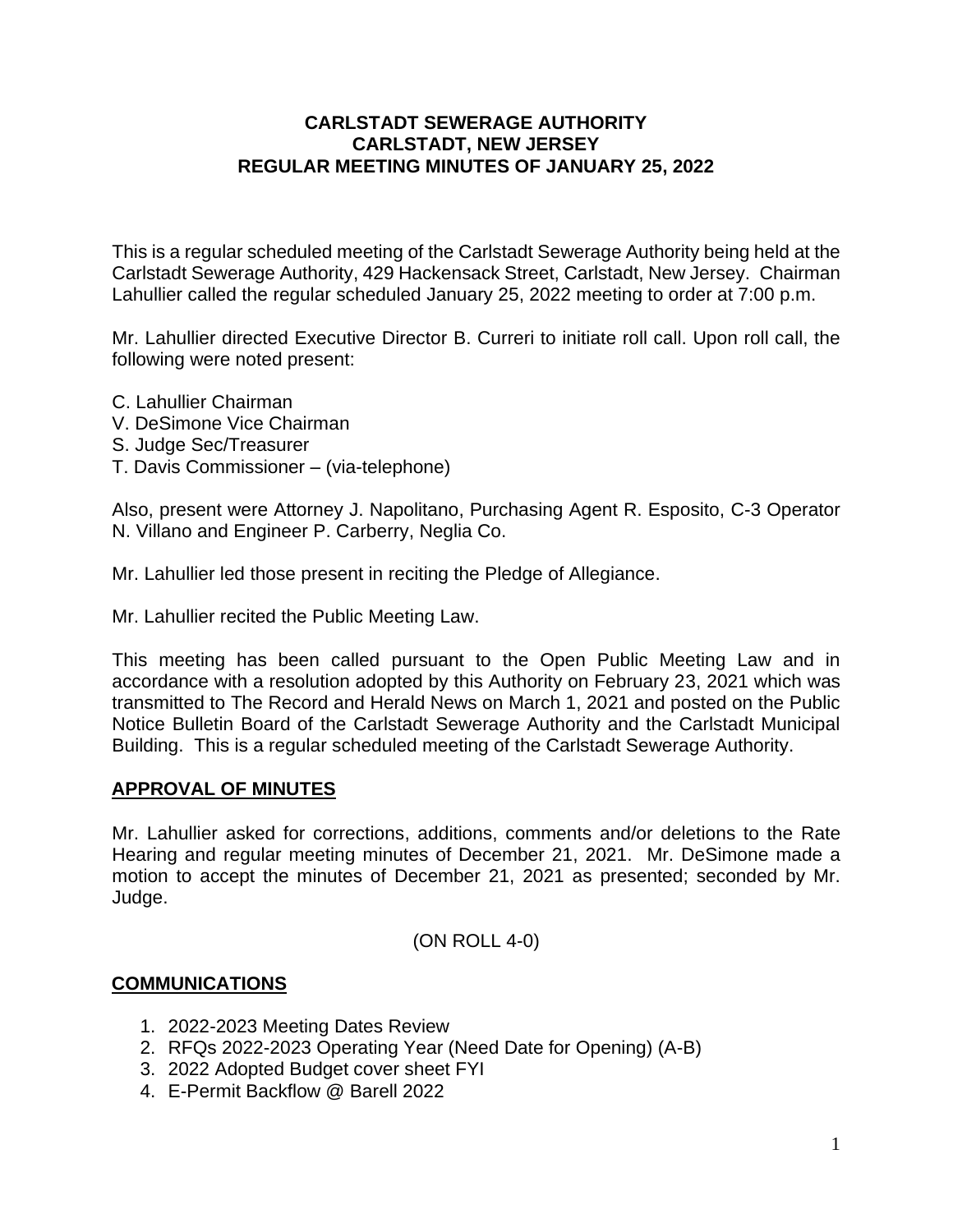## **PROFESSIONAL REPORTS**

### **Mr. Pat Carberry Neglia Engineer:**

• 109 Kero Road - Contractor not starting until spring. Mr. Carberry will contact DEP for review of Meadowlands rebuild plans.

### **Mr. John Napolitano Esq:**

- Reimbursement Agreement finalized. All forms have been completed, it's okay for engineer to start review.
- Mr. Napolitano reviewed 333 Washington Ave plans with Executive Director, it is a large project. Mr. Napolitano recommends setting escrow account prior to any review.

# **PAYMENT OF BILLS**

Mr. Lahullier presented the Board with the January 2022 Bills List Resolution #22-01 in the amount of \$33,371.12. Mr. Judge moved the motion to approve Resolution #22-01; seconded by Mr. DeSimone.

(ON ROLL 4-0)

# **RESOLUTIONS**

### #22-02 P.A.C.O

Mr. DeSimone made a motion to approve Resolution #22-02 P.A.C.O for 2022; seconded by Mr. Judge.

(ON ROLL 4-0)

# **OLD BUSINESS**

- 1. Mr. Curreri Received water usage report on Monday January 10, 2022. 1<sup>st</sup> quarter 2022 invoices were mailed on January 20, 2022 and emailed invoices went out January 21, 2022.
- 2. Received full set of plans and application for 333 Washington Ave construction. As discussed previously, Mr. Curreri explained to the engineer not to submit any plans now. They should send a written proposal explaining the project due to its size and we will advise on how to proceed.